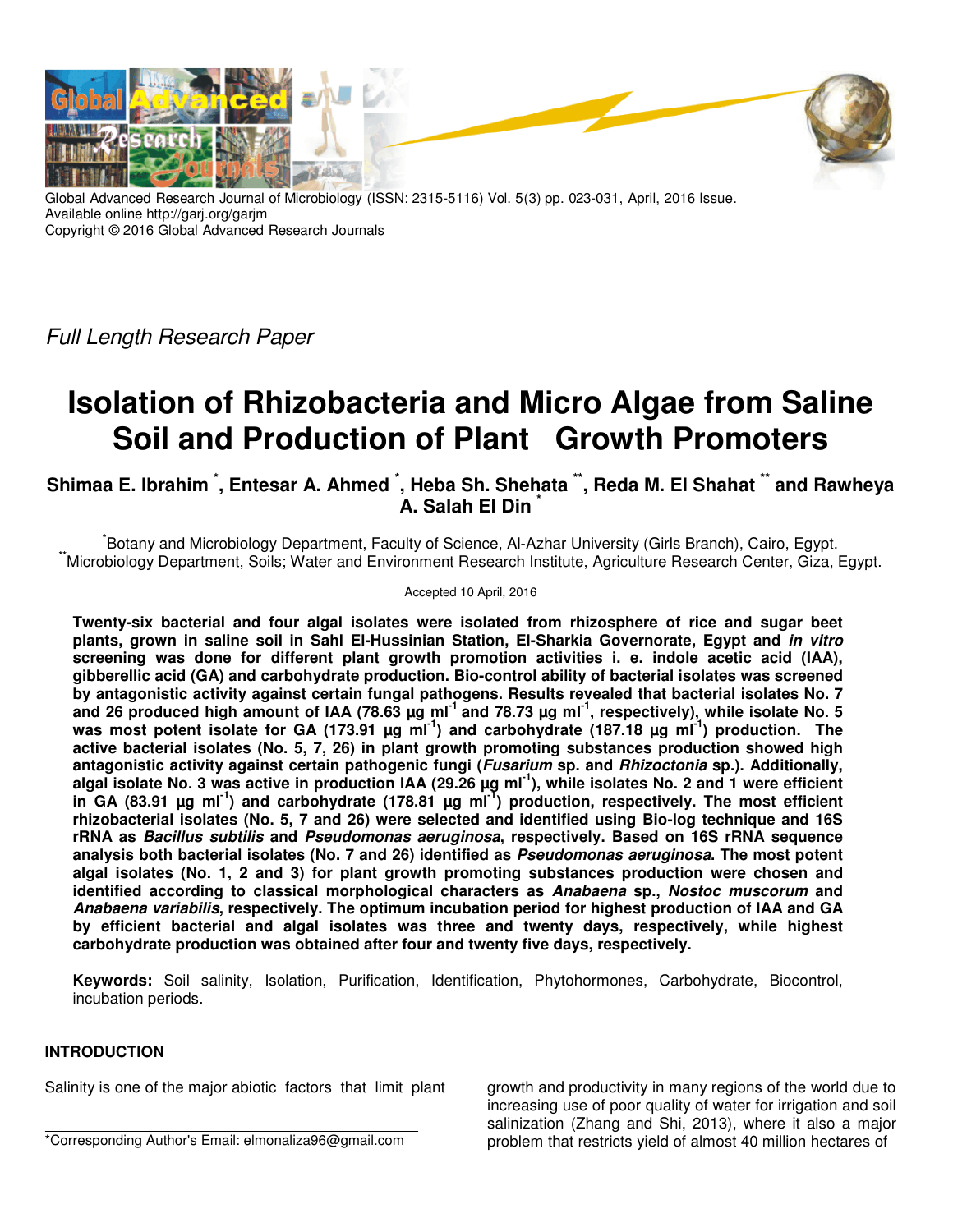irrigated land, which is approximately one-third of the irrigated land on earth. It was estimated that about 50% of the arable land will be affected by salt stress by the year 2050 (Munns and Tester, 2008). About 20% of all irrigated land is affected by soil salinity, decreasing crop yields (Kader, 2010). In Egypt, Elbordiny and El-Dewiny (2008) reported that fifty five percent of the cultivated lands of northern Delta region are salt-affected, twenty percent of the southern Delta and middle Egypt region and twenty five percent of the Upper Egypt region are salt-affected soils. The southern part of El-Hussinia plain, Sharkia Governorate, Egypt covering an area of about 141.6 Km<sup>2</sup>. Abdel-Hamid (2014) mentioned that saline soils possess high levels of sodium and chloride contents and thus exert adverse abiotic stress on plants. Salinity induces osmotic and ionic imbalance inside plant's cell, thus affecting plant growth and metabolism.

The application of plant growth promoting rhizobacteria PGPR bio-inoculants, such as Azospirillum, Agrobacterium, Pseudomonas and several Gram-positive Bacillus species, is an environmentally friendly, energy efficient and economically viable approach to reclaiming salinity-affected land and increasing biomass production (Berg, 2009). In recent years considerable attention has been paid to PGPR to replace agrochemicals (fertilizers and pesticides) for the plant growth promotion by a variety of mechanisms that involve soil structure formation, decomposition of organic matter, recycling of essential elements, solubilization of mineral nutrients, producing numerous plant growth regulators, degrading organic pollutants, stimulation of root growth, crucial for soil fertility, biocontrol of soil and seed borne plant pathogens and in promoting changes in vegetation Sivasakhti et al. (2014).

Algae play an economic role in soil reclamation increases soil fertility and improve the plant conditions under certain environmental factors. According to Mazur et al. (2001) algae have beneficial effect on plant growth. Recently, Priyanka et al. (2016) reported that cyanobacteria, the cosmopolitan, photosynthetic prokaryotes have been reported to grow extensively on both saline and alkaline soils that commonly called as" Usar". These are capable of thriving in condition which is considered to inhabitable tolerating desiccation, high temperature, extreme pH and high salinity illustrating their capacity to acclimatize to extreme environments. (Alam et al., 2014) stated that the oxygen produced by algal photosynthesis prevents anaerobiosis in the root system of the crop. Furthermore, algae recently have been reported to release plant-growth promoters in plant cultivation systems. Cyanobacteria are known by their ability to excrete growth-promoting substances such as hormones (Auxin and Gibberellins-like), vitamins and amino acids. They also increase the water- holding capacity through their jelly structure, increase in soil biomass after their death and decomposition, preventing weeds growth**.** 

The aim of this research is to isolate and identify some rhizospheric bacteria and algae from saline soil which produce plant growth regulators and study the effect of different incubation periods to elucidate the optimum time for abundant growth regulators.

#### **MATERIALS AND METHODS**

#### **Isolation of rhizospheric bacteria and algae from soil**

For Plant Growth Promoting Rhizobacteria (PGPR) isolation from rhizospheric of rice and sugar beet plants, grown in saline soil (the soil adhered to root surface and in between root ) that obtained from Sahl El-Hussinian Station, El-Sharkia Governorate, Egypt, serial dilution techniques were used. The isolation carried out on King's medium (King et al., 1954) at  $30^{\circ}$ C for 24-48 hours. After successful growth of microorganisms the individual colonies were picked up and purified.

For Plant Growth Promoting Rhizospheric Algae (PGPRA) isolation nitrogen free BG11 nitrogen-free medium (Bischoff and Bold, 1963) was used for isolation of blue green algae (cyanobacteria) and Bold, s basal medium (Rippka et al., 1979) used for isolation of green algae at  $28 \pm 2^{\circ}$ C under light intensity 2500-3500 LUX for 3 weeks. The algal colonies were picked out using a sterilized inoculating needle for propagation, purification and identification.

#### **Purification of bacterial and algal isolates**

The pure cultures of bacteria were subcultured several times in a new plates by using the streak plate method (trypticase King, s agar medium) for purification then maintained as stock cultures at  $4^{\circ}$ C for subsequent studies. On the other hand, the uni algal cultures were purified as described by Pringsheim (1949).

#### **Bacteria free algal cultures:**

To obtain bacteria free cultured each algal culture was serially purified by washing (Hoshaw and Rosowski, 1973) and antibiotic treatment, this method suggested by (Felfoldy and Zsuzsa, 1959).

#### **Detection of indole acetic acid production for bacterial isolates**

The modified method described by (Bric et al., 1991) was used to detect indole acetic acid (IAA) and /or IAA analog qualitatively. Organism producing IAA and /or IAA analogs was distinguished from organisms producing other indoles (producing yellow to yellow – brown pigment) by their characteristic pink to red color.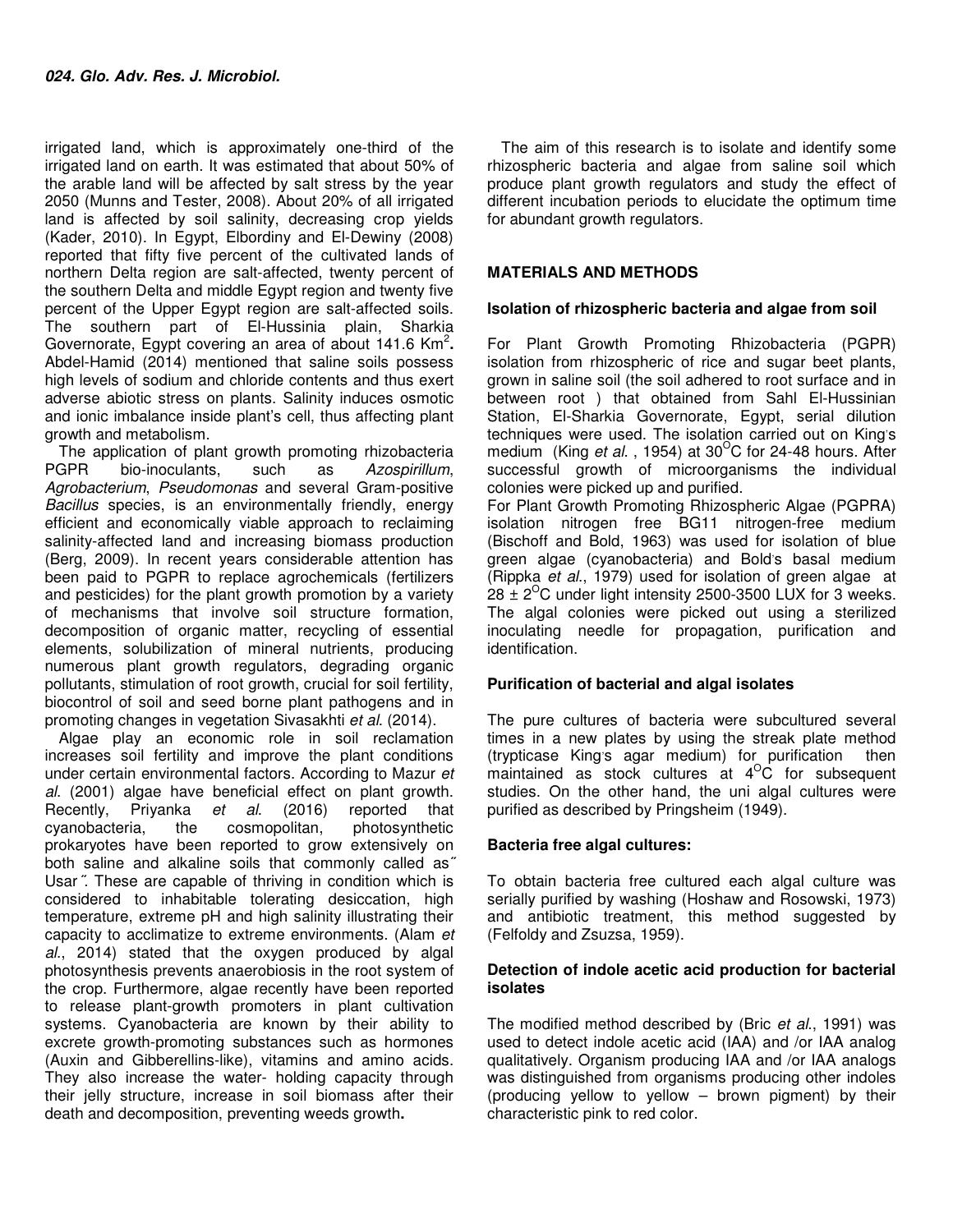### **Quantitative determination of plant growth promoting substances in culture media of bacteria and algae**

Rhizobacterial and algal isolates were tested for their quantitative capabilities to produce carbohydrates and plant growth promoting substances i.e., indole acetic acid and gibberellins in culture media. All bacterial isolates were cultivated in King's broth medium supplemented with 0.1 mg ml<sup>-1</sup> tryptophan. After three days, bacterial cultures were centrifuged at 4000 rpm for 15 min to separate supernatant. The extraction was carried out according to the method of Shindy and Smith (1975). The supernatant (30 ml) were adjusted to PH 2.8 with 1 % HCl. The aqueous residue was partially purified by partition with ethyl acetate three times with equal volumes of it (acid fractions) and the remaining aqueous phase was discarded. This fraction contained acid hormones such as IAA and GA, (Shindy and Smith, 1975). Algal isolates were grown in BG-11 nitrogen - free for blue-green algae and Bold's basal medium for green algae supplemented with 0.5 mg m $I<sup>-1</sup>$  tryptophan, after 3 weeks the algal cultures were centrifuged at 1000 rpm at  $4^{\circ}$ C for 10 min to separate supernatants. For estimation of extracellular IAA and GA the pH of the supernatant was adjusted to 2.8 (using 1.0 M HCl) and extracted three times with three volumes (1:3 v/v) of ethyl acetate Ahmed et al. (2010).

## **Determination of indole acetic acid (IAA) and total gibberellins (GA)**

Indole acetic acid produced by bacterial and algal isolates was determined by using the method of Glickmann and Dessaux (1995), while production of GA by bacterial and algal isolates was detected according to (Udagwa and Kinoshita, 1961).

# **Determination of total carbohydrate**

The bacterial isolates and algae were culture as mentioned before, and then the bacteria and algal cultures were centrifuged at 4000 rpm and10000 rpm, respectively for 15 min to separate supernatant. The total carbohydrate content of either insoluble or soluble sugars was determined as glucose by the phenol- sulphoric acid method (Dubois et al., 1956).

# **Antagonistic activity of PGPR**

The possible interaction between the PGPR agents and pathogenic fungi (Fusarium sp. and Rhizoctonia sp.), responsible for root rot in a variety of legume and nonlegume crops was monitored on potato dextrose agar (PDA) medium using a modified agar – plate inhibition zone technique (Silosuch et al., 1994).

## **Identification of selected bacterial and algal isolates**

The efficient bacterial isolates (No.5, 7 and 26) that produce high amount of IAA, GA, total carbohydrates and were have high antagonistic activity were selected and identified. One of this bacterial isolates (isolate No.5) was identified by Bio-log Technique at Plant Pathology Research Institute, Agriculture Research Center, Ministry of Agriculture, Giza, Egypt. The other two bacterial isolates (No. 7 and 26) were identified by 16S rRNA sequence analysis at Sigma Scientific Services Company, Lebanon Square, El Giza, Egypt, and also the three selected bacterial isolates undergo to Gram staining according to (Vincent, 1970). Additionally the purified three algal isolates were identified according to Desikachary (1959).

# **RESULTS AND DISCUSSION**

Twenty-six bacterial isolates and four algal isolates were obtained from rhizosphere of rice and sugar beet plants, grown in saline soil in Sahl El-Hussinian Station, El-Sharkia Governorate, Egypt. The isolated bacteria were preliminary qualitative analysis of the bacterial isolates for indole acetic acid (IAA) production and the results revealed that the isolates Nos. 7 and 26 appeared the most active IAA producers which indicated by the highest reaction color intensities displayed by these strains when grown on its proper media. The quantitative analysis data on the amounts of IAA produced in vitro by the examined bacterial isolates showing that the most active IAA producers were isolates Nos. 7 and 26 producing 78.63 and 78.73  $\mu$ g ml<sup>-1</sup> IAA respectively followed by isolate No. 5 producing 48 µg  $ml^{-1}$  Table (1). On the other hand, among all bacterial isolates, isolate No. 5 was found to be good producer of gibberellic acid GA, which producing 173.91  $\mu$ g ml<sup>-1</sup> Table (1). However, the present result also showed that the range of carbohydrate production was 9.04 to 187.18 µg  $ml<sup>-1</sup>$  and isolate No. 5 was superior in the production of carbohydrate that producing  $187.18 \mu g$  ml<sup>-1</sup> followed by isolates Nos. 7 and 26 releasing 171.13  $\mu$ g ml<sup>-1</sup> Table (1). Additionally, all bacterial isolates were tested for antagonistic activity against pathogenic fungi (Fusarium sp. and Rhizoctonia sp.) and the results showed that 18 bacterial isolates have antagonistic activity against Fusarium sp. and 23 bacterial isolates active against Rhizoctonia sp. The isolates Nos. 7, 26 and 5 were the most active isolates against Fusarium sp. and Rhizoctonia sp. as well as isolate No. 13 was active against the latter (Table 2). This result was in similarity with Sandip et al. (2012) who reported that the antagonistic activity of P. fluorescence, P. aeruginosa and B. subtilis was confirmed against three plant pathogen fungi Fusarium oxysporum, Aspergillus niger and Alteneria alternate through in vitro assay.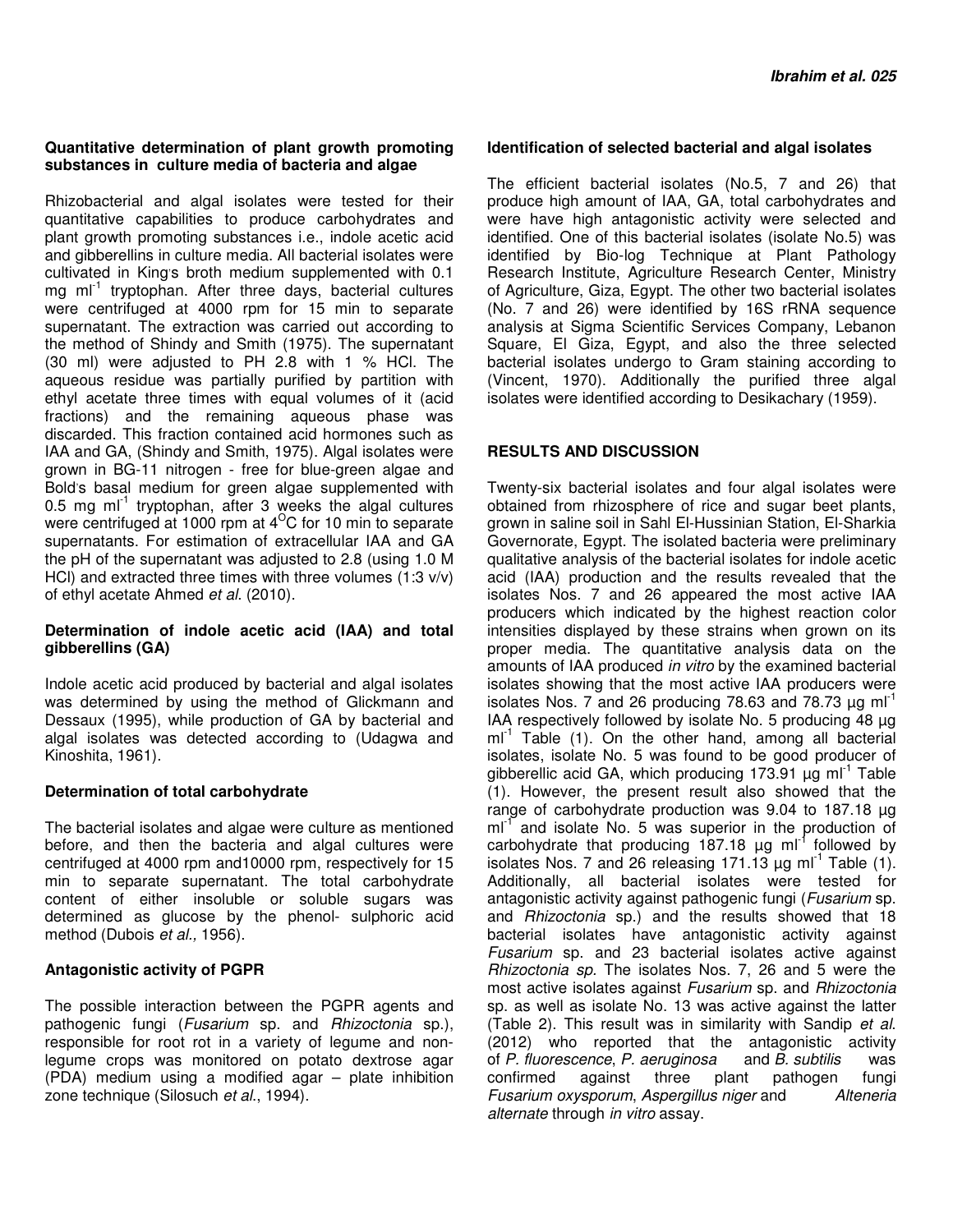| No.<br>isolates | IAA ( $\mu$ g ml <sup>-1</sup> )<br>of | $GA(\mu g \text{ ml}^{-1})$ | Carbohydrate<br>(μg ml | of<br>No.<br>isolates | IAA ( $\mu$ g ml <sup>-1</sup> ) | $GA ( \mu g ml^{-1})$ | Carbohydrate (µg ml |  |  |
|-----------------|----------------------------------------|-----------------------------|------------------------|-----------------------|----------------------------------|-----------------------|---------------------|--|--|
|                 | 0.44                                   | 1.27                        | 79.35                  | 14                    | 3.1                              | 18.45                 | 94                  |  |  |
| 2               | 3.31                                   | 6.64                        | 58.26                  | 15                    | 21.71                            | 0.91                  | 78.9                |  |  |
| 3               | 40.44                                  | 14.82                       | 87.3                   | 16                    | 6.4                              | 0.2                   | 44.54               |  |  |
| 4               | 36.29                                  | 0.73                        | 109.04                 | 17                    | 4.15                             | 6.64                  | 98.9                |  |  |
| 5               | 48                                     | 173.91                      | 187.18                 | 18                    | 1.61                             | 2.73                  | 80.51               |  |  |
| 6               | 0.44                                   | 22.1                        | 80.67                  | 19                    | 0.16                             | 33                    | 90.59               |  |  |
| 7               | 78.63                                  | 81.2                        | 171.13                 | 20                    | 4.26                             | 40.27                 | 81.05               |  |  |
| 8               | 1.81                                   | 51.2                        | 71.6                   | 21                    | 17.67                            | 26.64                 | 122.45              |  |  |
| 9               | 4.26                                   | 2.64                        | 105.1                  | 22                    | 14.90                            | 0.45                  | 68.34               |  |  |
| 10              | 0.86                                   | 3.91                        | 44                     | 23                    | 27.9                             | 12.1                  | 83.38               |  |  |
| 11              | 25.75                                  | 32.1                        | 9.04                   | 24                    | 10.33                            | 28.45                 | 64.31               |  |  |
| 12              | 21.18                                  | 53.91                       | 112.6                  | 25                    | 22.35                            | 33                    | 103.07              |  |  |
| 13              | 0.51<br>9.4                            |                             | 71.52                  | 26                    | 78.73                            | 80.27                 | 171                 |  |  |
|                 | Algal isolates                         |                             |                        |                       |                                  |                       |                     |  |  |
| 1               | 21.4                                   | 61.18                       | 178.81                 | 3                     | 29.26                            | 31                    | 160.124             |  |  |
| $\overline{c}$  | 14.90                                  | 83.91                       | 162.14                 | 4                     | 1.5                              | 3.23                  | 77.72               |  |  |

**Table 1: Production of Plant Growth Promoters (PGPs) by bacterial and algal isolates** 

 **Table 2: Antagonistic activity of plant growth promoting rhizobacteria (PGPR)** 

| No.<br>of       | Inhibitory effect      |                    | No.<br>of       | Inhibitory effect      |                    |  |  |
|-----------------|------------------------|--------------------|-----------------|------------------------|--------------------|--|--|
| <b>isolates</b> | <b>Fusarium</b><br>sp. | Rhizoctonia<br>sp. | <b>isolates</b> | <b>Fusarium</b><br>sp. | Rhizoctonia<br>sp. |  |  |
| 1               | $\blacksquare$         | $\ddot{}$          | 14              | $++$                   | $^{\mathrm{+}}$    |  |  |
| $\mathbf{2}$    | ÷                      | $\ddot{}$          | 15              | ÷                      | $^{\tiny{++}}$     |  |  |
| 3               | $\blacksquare$         | $++$               | 16              | $^{\mathrm{+}}$        | $^{\tiny{++}}$     |  |  |
| 4               | $\ddot{}$              | $++$               | 17              | $\ddot{}$              | $\ddot{}$          |  |  |
| 5               | $^{+++}$               | $^{+++}$           | 18              | $\blacksquare$         | $\blacksquare$     |  |  |
| 6               | $\ddot{}$              | $++$               | 19              | ٠                      | ٠                  |  |  |
| 7               | $^{+++}$               | $+ + +$            | 20              | $\blacksquare$         | $\blacksquare$     |  |  |
| 8               | $^{++}$                | $++$               | 21              | $\blacksquare$         | ÷                  |  |  |
| 9               | $\ddot{}$              | $\blacksquare$     | 22              | ٠                      | $^{++}$            |  |  |
| 10              | $\blacksquare$         | $^{++}$            | 23              | $\ddot{}$              | ÷                  |  |  |
| 11              | $\ddot{}$              | $\ddot{}$          | 24              | $\blacksquare$         | ÷                  |  |  |
| 12              | $\ddot{}$              | $^{\tiny{++}}$     | 25              | $\blacksquare$         | $^{\mathrm{+}}$    |  |  |
| 13              | $\ddot{}$              | $+ + +$            | 26              | $^{+++}$               | $^{+++}$           |  |  |

 **+++ More inhibition; ++ moderate inhibition; +Less inhibition; - Negative effect** 

The most efficient bacterial isolates Nos. 5, 7 and 26 were subjected to identification. The primary identification by Gram staining showed that isolate No. 5 appeared as a rod-shaped Gram-positive bacterium Figure. (1, a) while isolates Nos. 7 and 26 appeared as Gram-negative and rod-shaped bacteria produced yellowish green pigment on King`s medium Figure. (1, b and c). According to 16S rRNA isolates Nos. 7 and 26 were identified as Pseudomonas aeruginosa Figure. (2). The sequence of

16S rDNA was obtained after DNA extraction and PCR amplification result in 1500bp Figure. (3). This result was similar to the result recorded by Sasirekha et al. (2012) who recorded that P. aeruginosa produced 80  $\mu$ g mL<sup>-1</sup>(5 fold) increase in IAA production on tryptophan supplementation (0.1 g  $L^{-1}$ ) when compared to control (without tryptophan). On the other hand, Apastambh et al. (2016) found that eight isolates of fluorescent pseudomonas were positive for IAA production, which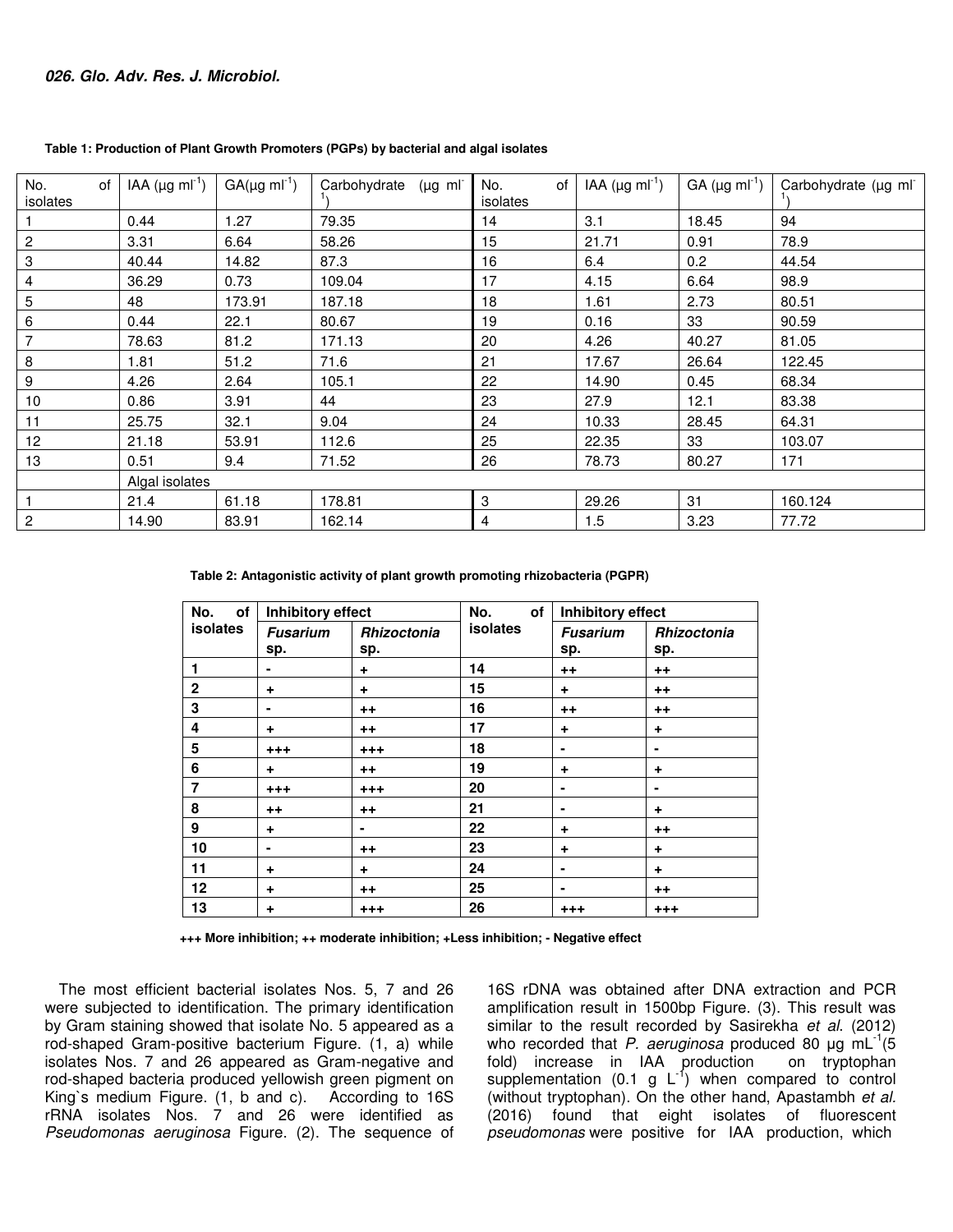

 **Figure 1: Gram staining of bacterial isolates, a) Bacillus subtilis b and c) Pseudomonas aeruginosa.** 



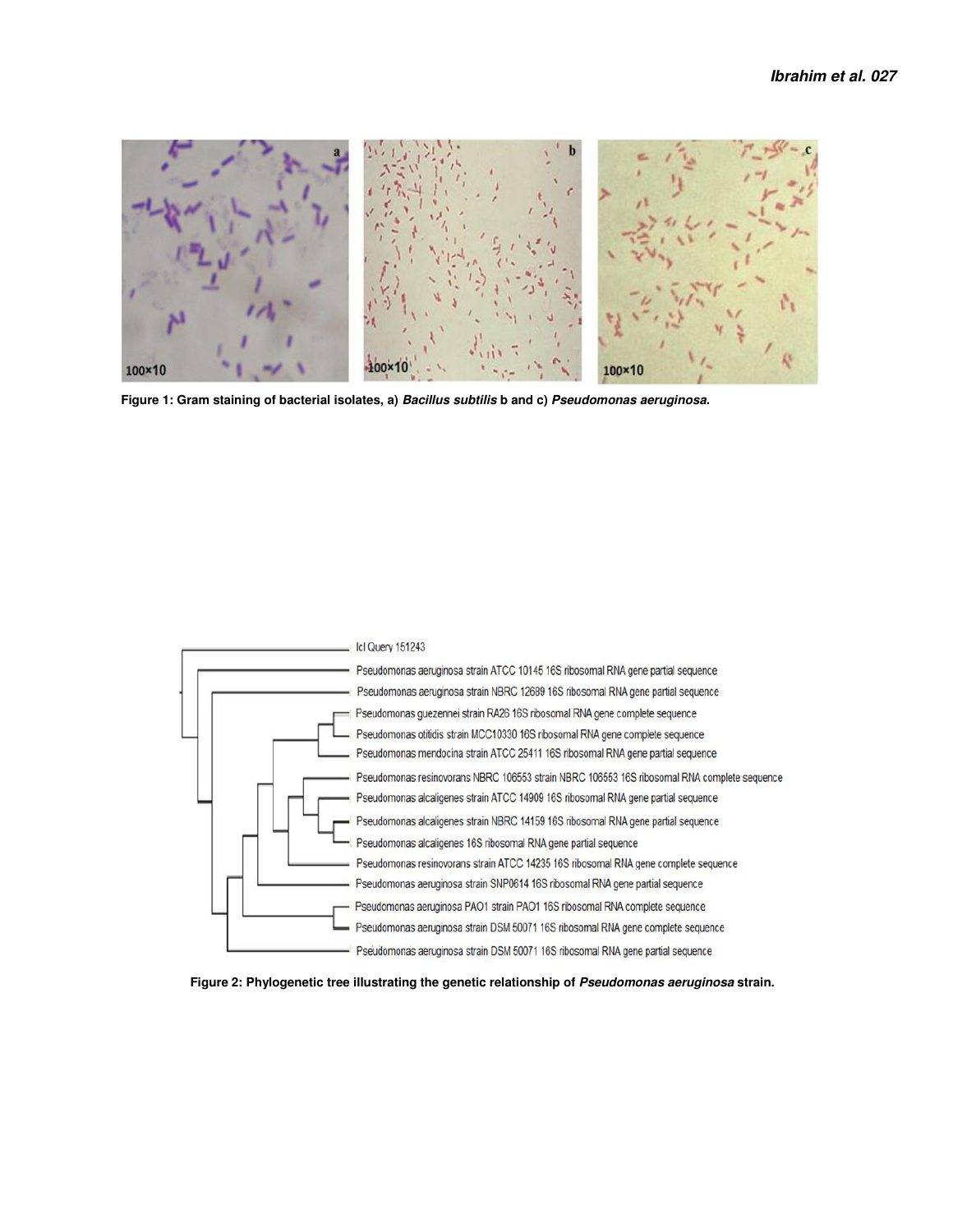

**Figure 3: Right: Electrophoresis marker; Left: Separation of PCR product of 16S rDNA on 1% agarose gel and the sharp band produced by the strain 16S rDNA on the right. 1kb marker used is shown on the left.** 



**Figure 4: Selected algal isolates, a and b) Trichomes of Anabaena sp. showing twisted and coiled, heterocyst appears "empty," was ellipsoidal and terminal. c and d) Trichome of Nostoc muscorum showing the thallus including vegetative cells, heterocyst spherical and terminal. e and f) Trichome of Anabaena variabilis showing the thallus including vegetative cells.**

ranged from 89 to 108  $\mu$ g ml<sup>-1</sup>. The isolate No. 5 was further identified by bio-log Technique as Bacillus subtilis. This result was in agreement with the previous study of Fekry (2014) who reported that Bacillus subtilis produce 125 $\mu$ g m $I<sup>-1</sup>$  of GA. The result was harmony with Patil and

Shirsath (2015) who found that the concentration of carbohydrate in the exopolysaccharide in malt extractglucose-yeast extract-peptone (MGYP) broth medium (used for the enrichment of the microorganisms) produced by *Bacillus subtilis* and it was found to be 495 $\mu$ g ml<sup>-1</sup>.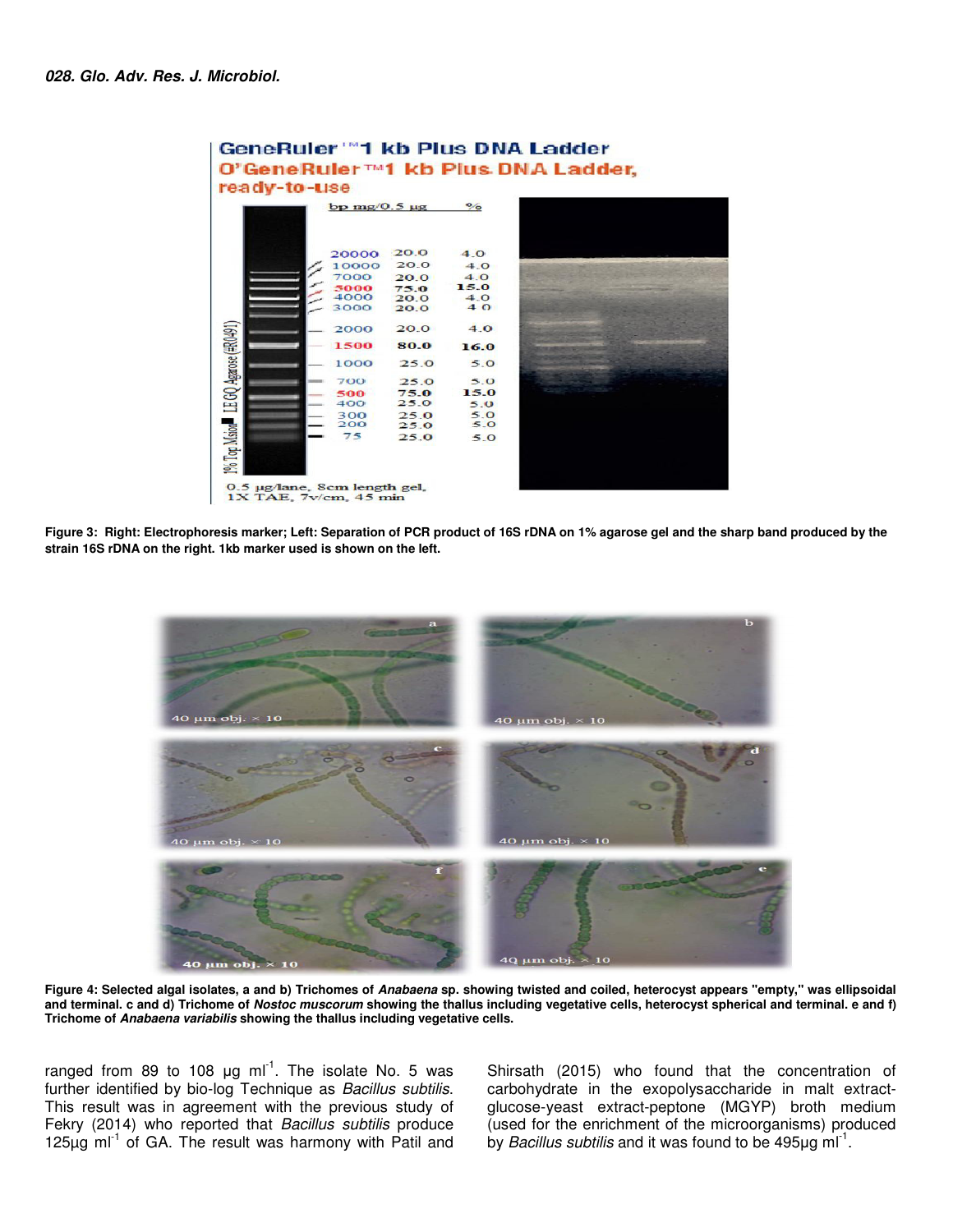| <b>PGPs</b>             | $IAA(\mu g \text{ ml}^{-1})$ |        |                           |                        | $GA(\mu g \text{ ml}^{-1})$ |                           |                           |                        | Carbohydrate( $\mu$ g ml <sup>-1</sup> ) |                    |                           |                        |
|-------------------------|------------------------------|--------|---------------------------|------------------------|-----------------------------|---------------------------|---------------------------|------------------------|------------------------------------------|--------------------|---------------------------|------------------------|
| <b>Isolates</b><br>Days | <b>Bacillus subtilis</b>     |        | Pseudomonas<br>aeruginosa |                        | <b>Bacillus subtilis</b>    |                           | Pseudomonas<br>aeruginosa |                        | <b>Bacillus subtilis</b>                 |                    | Pseudomonas<br>aeruginosa |                        |
|                         | 8.15                         | 13.09  |                           |                        | 32                          |                           | 22.09                     |                        | 159.43                                   |                    | 155.7                     |                        |
| $\overline{c}$          | 20.06                        | 25.54  |                           |                        | 65.73                       |                           | 41.18                     |                        | 167.18                                   |                    | 164.5                     |                        |
| 3                       | 53.202                       | 78.78  |                           |                        | 173                         |                           | 83                        |                        | 187                                      |                    | 171.52                    |                        |
| 4                       | 46.5                         |        |                           |                        | 118.45                      |                           | 64.36                     |                        | 247.8                                    |                    | 222.8                     |                        |
| 5                       | 32.14                        | 63.414 |                           |                        | 80.73                       |                           | 54.82                     |                        | 232.95                                   |                    | 203                       |                        |
| Cyanobacterial isolates |                              |        |                           |                        |                             |                           |                           |                        |                                          |                    |                           |                        |
|                         | Anabaena<br>sp.              | Nostoc | muscorum                  | Anabaena<br>variabilis | Anabaena<br>sp.             | <b>Nostoc</b><br>muscorum |                           | Anabaena<br>variabilis | Anabaena<br>sp.                          | Nostoc<br>muscorum |                           | Anabaena<br>variabilis |
| 5                       | 1.82                         | 2.78   |                           | 3.15                   | 3.41                        | 6.00                      |                           | 2.18                   | 146.87                                   | 99.50              |                           | 81.80                  |
| 10                      | 5.22                         | 4.45   |                           | 8.95                   | 21.10                       | 19.36                     |                           | 8.45                   | 156.29                                   | 126.60             |                           | 122.30                 |
| 15                      | 14.58                        | 8.31   |                           | 15.91                  | 34.82                       | 41.20                     |                           | 18.45                  | 167.60                                   | 151.83             |                           | 148.85                 |
| 20                      | 23.84                        | 15.91  |                           | 29.61                  | 61.20                       | 83.91                     |                           | 34.82                  | 179.58                                   | 162.91             |                           | 159.74                 |
| 25                      | 14.16                        | 12.88  |                           | 18.31                  | 57.64                       | 80.27                     |                           | 30.27                  | 231.33                                   | 193.73             |                           | 195.20                 |
| 30                      | 9.4                          | 7.13   |                           | 14.22                  | 49.56                       | 73.04                     |                           | 25.11                  | 226.11                                   | 188.1              |                           | 189.95                 |

**Table 3:** production of plant growth promoters PGPs by selected bacterial and algal isolates at different incubation periods

Furthermore algal isolates were screened for their ability to produce IAA. Among the four isolates, isolate No.3 showed maximum IAA (29.26 $\mu$ g ml<sup>-1</sup>) and isolate No.4 showed minimum IAA  $(1.5 \text{ µg ml}^{-1})$  production extracellularly (Table1). The results also showed that all isolates have ability to produce GA in varying extent. GA production ranges from 3.23  $\mu$ g m $^{-1}$ to  $83.91\mu g$  ml<sup>-1</sup>. Isolate No. 2 was the most active in GA production, that producing 83.91µg  $ml^{-1}$  Table (1). On the other hand algal isolates showed that the isolate No. 1 was the most active in carbohydrate production that producing 178.81 u ami Table (1).

 Based on the description of Desikachary (1959) the isolate No.1 was Anabaena variabilis Fig. (4, a and b) the same trend of results were found by Anuj and Rajinder (2014) which reported that Anabaena variabilis produced highest amount of auxin (IAA). While isolate No. 2 was Nostoc muscorum Fig. (4, c and d), this result was in consonance with the work of Mostafa et al. (2010) who reported that N. muscorum produced GA in amount 0.286 g 100 ml<sup>-1</sup>. However, isolate No. 3 was Anabaena sp Fig. (4, e and f), this result was in agreement with Romi et al. (2015) who revealed that Anabaena sp. BTA35 produced (1.12±0.06 mg  $ml^{-1}$ ) of exopolysaccharide and the total amount of exopolysaccharide (EPS) includes the released polysaccharides in the medium or slime polysaccharides.

The highest amounts of *phytohormones* (IAA and GA) and carbohydrate produced by P. aeruginosa and B. subtilis were detected at three days and four days incubation periods, respectively (Table 3). B. subtilis produced higher amounts of GA and carbohydrate compared to P. aeruginosa. The present result was conformity with the previous study of Morsy (2005) who reported that the maximum production of IAA and GA by three strains of Bacillus subtilis was at 30 $^{\circ}$  C after three days. This result also agree with that of Sirajunnisa et al. (2013) who concluded that maximum productivity of EPS by Bacillus subtilis was achieved at central point conditions of 35 $^{\circ}$  C and pH 7 at 72h with 2 % inoculums (5.56 g L $^{-1}$ ). On the other hand, P. aeruginosa produced high amount of IAA in King's supplemented with tryptophan compared to B. subtilis Table (3). This result was similar to the results recorded by Bedhya et al. (2015) who revealed that IAA production by fluorescent Pseudomonas spp. increased gradually till three days of incubation, followed by decline after four days, this might be due to the release IAA degrading enzymes such as IAA oxidase and peroxidase as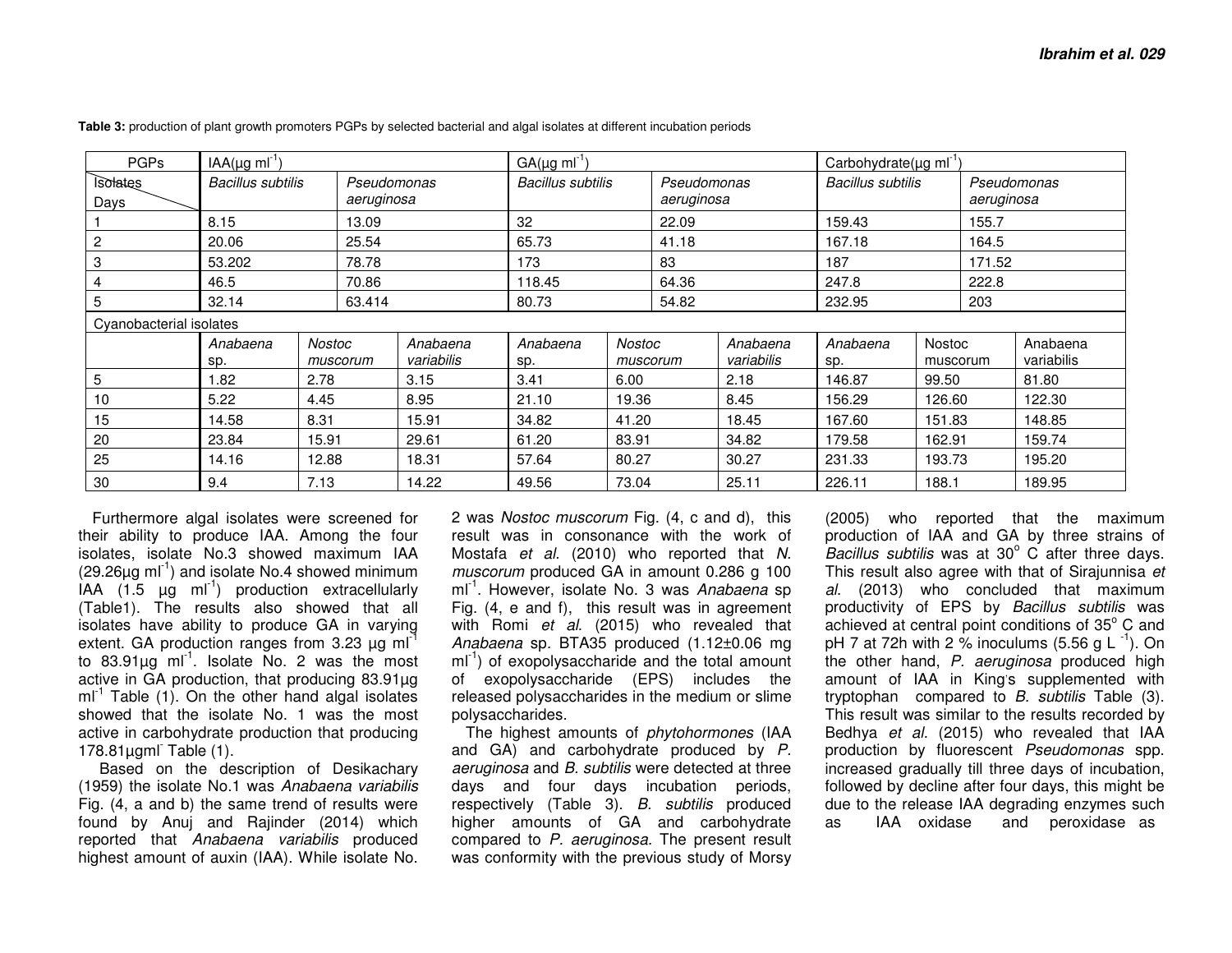was reported earlier in Rhizobium sp. from Cajanus cajan (Datta and Basu, 2000).

The amount of IAA, GA and carbohydrate produced by selected cyanobacterial strains increased gradually with increase the time of incubation till reach to specific time at which high amount of plant growth promoting substances were produced by all cyanobacteria strains Table (3). The results clearly indicated that Anabaena variabilis produced considerable amount of IAA (29.61  $\mu$ g ml<sup>-1</sup>) after 20 days, after this time of incubation the IAA productivity decreased. Our result was similar to that reported by Anuj and Rajinder (2014) who recorded Anabaena variabilis produced highest amount of auxin in the media supplemented with 100  $\mu$ g ml<sup>-1</sup> tryptophan after 20 days of inoculation. Furthermore the highest amount of GA produced by Nostoc muscorum was detected at 20 days incubation periods  $(83.91 \text{ µq ml}^{-1})$ . This was in harmony with Abd El-All and Abou El Kheir (2014) found that N. muscorum and A. oryzae produced high amount of GA 2859 mg  $I^1$  and 8839 mg  $I^1$  respectively after 30 days when grown on BG11 medium in a growth chamber under continuous illumination (3000 lux) at  $25^{\circ}$ C  $\pm$  2. Result in Table (3) revealed that the highest total carbohydrate content of  $231.33\mu$ g ml<sup>-1</sup> was due to Anabaena sp. followed by 195.20  $\mu$ g ml<sup>-1</sup> and 193.73  $\mu$ g ml<sup>-1</sup>for Anabaena variabilis Nostoc muscorum, respectively after 25 days. The same trend of result were found by Romi et al. (2015) who revealed that the accumulation of exopolysaccharide (EPS) by Anabaena sp. BTA35 increased during growth over time and the maximum amount was obtained from the cultures on day 28; several days after the organisms had entered stationary phase growth. EPS production increased linearly for the first 20 days after inoculation, followed by a more rapid increase as the cultures approached stationary phase.

#### **CONCLUSION**

In recent years, more and more attention has been paid worldwide to use plant growth promoter substances produced by bacteria and algae to intensify organic plant production, particularly in the context of changing climate and increasing saline soil. Thus, it is concluded that bacteria and algae isolated from the rhizospheric saline soil sample were found to be useful in the production of plant growth promoting substances and these species of Bacillus subtilis, Pseudomonas aeruginosa, Anabaena sp., Nostoc muscorum and Anabaena variabilis would be promising agents to help crop productivity.

#### **REFERENCES**

Abd El-All Azza AM, Abo El-Khair Amal W (2014). Response of Faba Bean to combined application of growth –promoting rhizobacteria and Cyanobacteria. Middle East Journal of Agriculture Research, 3(3): 663- 669.

- Abdel-Hamid AME (2014). Physiological and molecular markers for salt tolerance in four barley cultivars. European Scientific Journal, 10(3): 252- 272.
- Ahmed M, Stal LJ, Hasnain S (2010). Production of indole-3- acetic acid by the cyanobacterium Arthrospira platensis strain MMG-9. Journal of Microbiology and Biotechnology, 20: 1259-1265.
- Alam S, Seth RK, Shukla DN (2014). Role of Blue Green Algae in Paddy Crop. European Journal of Experimental Biology, 4:24-28.
- Anuj K, Rajinder K (2014). Impact of Cyanobacterial Filtrate on Seed Germination Behaviour of Wheat. International Journal of Basic and Applied Biology, 1:11-15.
- Apastambh AR, Tanveer K, Baig MMV (2016). Isolation and Characterization of Plant Growth Promoting Rhizobacteria from Banana Rhizosphere. International Journal of Current Microbiology and Applied Sciences, 5 (2): 59-65.
- Bedhya S, Mariam M, Sneha M, Savita VP, Nellickal SJ, Belur SK (2015). Indole acetic acid production by fluorescent Pseudomonas spp. from the rhizosphere of Plectranthus amboinicus (Lour.) Spreng. And their variation in extragenic repetitive DNA sequences. Indian Journal of Experimental Biology, 53: 342-349.
- Berg G (2009), Plant-microbe interactions promoting plant growth and health: perspectives for controlled use of microorganisms in agriculture. Applied Microbiology and Biotechnology, 84: 11–18.
- Bischoff HW, Bold HC (1963). Phycological studies. Iv. Some algae from Enchanted Rock and related algae species. University Texas Public North, 6318, p 1-95.
- Bric JM, Bostock RM, Silverstone SE (1991). Rapid in situ assay for indole acetic acid production by bacteria immobilized on nitrocellulose membrane. Applied and Environmental Microbiology, 57: 535-538.
- Datta C, Basu PS (2000). Indole acetic acid production by a Rhizobium species from root nodules of a leguminous shrub, Cajanus cajan. Microbiological Research, 155: 123-127.
- Desikachary TV (1959). Cyanophyta. Indian Council of Agricultural Research, New Delhi, pp. 686.
- Dubois M, Gilles KA, Hamilton JK, Rebers PA, Smith F (1956). Colorimetric Method for Determination of Sugars and Related Substances. Analytical Chemistry, 28(3): 350-356.
- Elbordin MM, El-Dewiny YC (2008). Effect of some Salt Affected Soil Properties on Micronutrients Availability. Journal of Applied Sciences Research, 4(11): 1569-1573.
- Fekry MM (2014). Biochemical Activities of Some Domestic Bacterial Isolates against Some Root Rot Fungi of Common Bean. M. Sc. Thesis, Faculty of Agriculture, Cairo University, Giza, Egypt, pp 1-132.
- Felfoldy LJ, Zsuzsa FK (1959). Some methodological observations on the use of antibiotics for preparing bacteria free cultures. Acta chimica Academiae Scientiarum Hungaricae, 10: 95-98.
- Glickmann E, Dessaux Y (1995). A critical examination of the specificity of the Salkowski reagent for indolic compounds produced by phytopathogenic bacteria. Applied and Environmental Microbiology, 61: 793-796.
- Hoshaw RW, Rosowski JR (1973). Methods of Microscopic Algae : In Stein J. R., ed., Hand Book of Phycological Methods, Cambridge University Press. London, New York, Sidney.
- Kader MALS (2010). Cytosolic calcium and pH signaling in plants under salinity stress. Plant Signaling and Behavior, 5(3): 233-238.
- King EO, Ward MK, Raney DE (1954). Tow simple media for the demonstration of pyocyanin and fluorescein. Journal of Laboratory and Clinical Medicine, 44: 301-307.
- Mazur A, Konop A, Synak R (2001). Indole-3-acetic acid in the culture medium of two axenic green microalgae. Journal of Applied Phycology 13:35–42.
- Morsy EM (2005). Role of growth promoting substances producing microorganisms on tomato plant and control of some root-rot fungi. Ph. D. Thesis, Microbiology Department, Faculty of Agriculture, Ain Shams University, pp. 58-69.